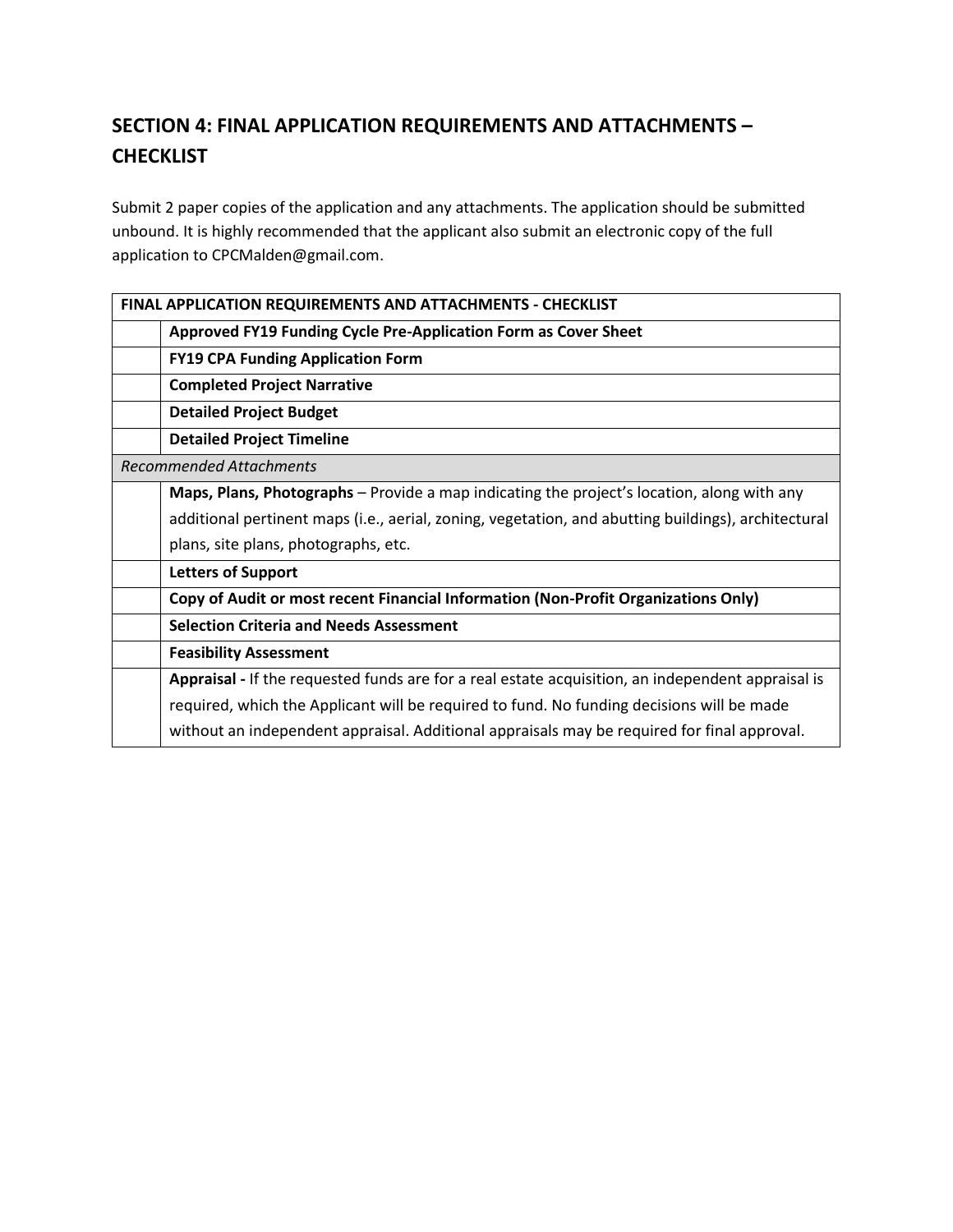**3.1. Why should this project be approved for funding? How does this project meet the CPC's General Selection Criteria and the Specific Use Criteria in the Needs Assessment? Please reference the appropriate Criteria and/or City planning documents (e.g., Community Preservation Plan, Malden's 2010 Open Space & Recreational Plan, City Development Plan, Open Space and Recreation Plan, Malden's Blueprint for Action, etc.)** 

Malden's Community Garden is an ongoing initiative created in partnership with the City of Malden to foster a sense of community through urban agriculture. The garden provides an accessible outdoor space for Malden residents to connect to and experience the natural beauty of their community. Conveniently and accessibly located off the Bike to the Sea Bike Path, its scenic greenery benefits bikers, walkers and runners alike. According to the Centers for Disease Control and Prevention, community gardens not only revive and beautify areas, but they also "...improve social well-being through strengthening social connections<sup>1</sup>." Increasing the number of community garden plots will expand this offer of community to an increased number of city of Malden residents.

The Community Garden Expansion will create 50 new beds within two new enclosed garden spaces, doubling the number of community members served and bringing the total number of beds to 102. The garden has experienced increased interest in bed rental every year since its inception. The garden expansion of 2017 created an additional 24 beds that were immediately filled by residents on the waitlist. There are a remaining 35 Malden residents on the current waitlist, which has accumulated without the aid of marketing. This expansion will allow the Community Garden to provide an outdoor recreational space for 50 additional residents and families annually. The project continues the work introduced by the 2010 City of Malden Master Plan Chapter Seven item N1.5.4, to develop community gardening opportunities<sup>2</sup>.

### **3.2. Summarize the goals of the project and how they will be measured.**

The goal of this project is to increase access to outdoor community gardening opportunities by constructing two new garden spaces, each comprised of 25 plots. Opening this opportunity to more Malden residents will foster a sense of community through garden programming and connect 50 additional participants and their families access to an area for outdoor recreation and provide the ability to grow fresh, healthy food at a low cost.

 $\overline{\phantom{a}}$ 

<sup>&</sup>lt;sup>1</sup> Center for Disease Control and Prevention, [www.cdc.gov/healthyplaces/healthtopics/healthyfood/community.htm](https://www.cdc.gov/healthyplaces/healthtopics/healthyfood/community.htm)

<sup>&</sup>lt;sup>2</sup> [http://www.cityofmalden.org/sites/default/files/malden\\_master\\_plan\\_final\\_072010.pdf](http://www.cityofmalden.org/sites/default/files/malden_master_plan_final_072010.pdf)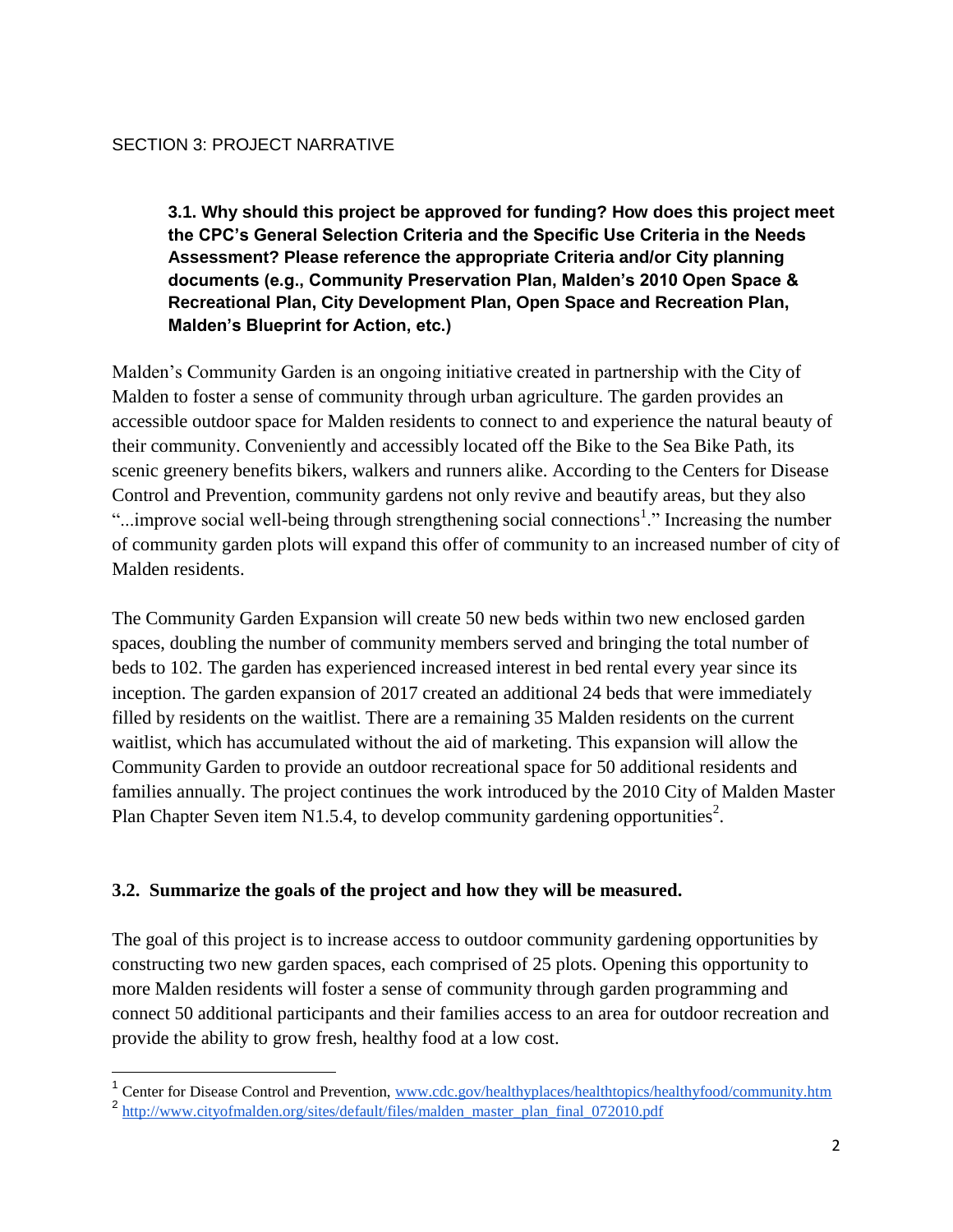The success of the project will be measured by the growth in number of community gardeners as well as measuring growth in the number of interested residents, and with qualitative surveys given to gardeners a year after the plots are complete.

**3.3 Provide applicants & co-applicants background information: city residency, status (i.e., individual, group, non-profit, corporation, city department, etc.). Describe the working process, including the applicants' functions in the project (e.g., managers, providers, etc.). Provide information about the applicants' previous participation in CPA projects, especially in a managerial role, and explain who, how, and what is/was the status of the projects. Indicate if the applicants have experience in similar types of projects.** 

Malden Community Garden is an individual group founded in 2017 and is made up of garden members and Ward 5 Councillor Barbara Murphy.

The first garden was established in 2013. It was funded by grants from CDBG, Seeds of Change and Keurig Coffee and in kind donations from the City of Malden. The construction was overseen by the Malden Redevelopment Authority, Groundwork Somerville and the City of Malden.

The Malden Community Garden has undergone one previous expansion in 2017, creating a new garden space that added 24 new beds. The expansion was funded by the State of Massachusetts and in kind donations from the City of Malden. The construction was overseen by Ward 5 Councillor Barbara Murphy and the City of Malden DPW.

The CPA funding would be managed similar to past projects with oversite being provided by the Malden Redevelopment Authority and the City of Malden. The construction will be overseen by the Malden Redevelopment Authority, a Licensed Site Professional and Julie Mangan, the garden manager.

# 3.4. **Describe all attempts to secure funding (successful and unsuccessful). How was the CPA amount determined? What will happen to the project if CPA funding is rejected or reduced?**

Malden Community Garden Expansion will be partially funded by a federal Community Development Block Grant secured by the Malden Redevelopment Authority and the City of Malden in the amount of \$25,000. The estimated cost of two enclosed garden spaces is \$90,000. Therefore, the requested amount is the remaining \$65,000 for the funds necessary to complete construction on two community garden spaces totaling 50 raised beds. If the CPA funding is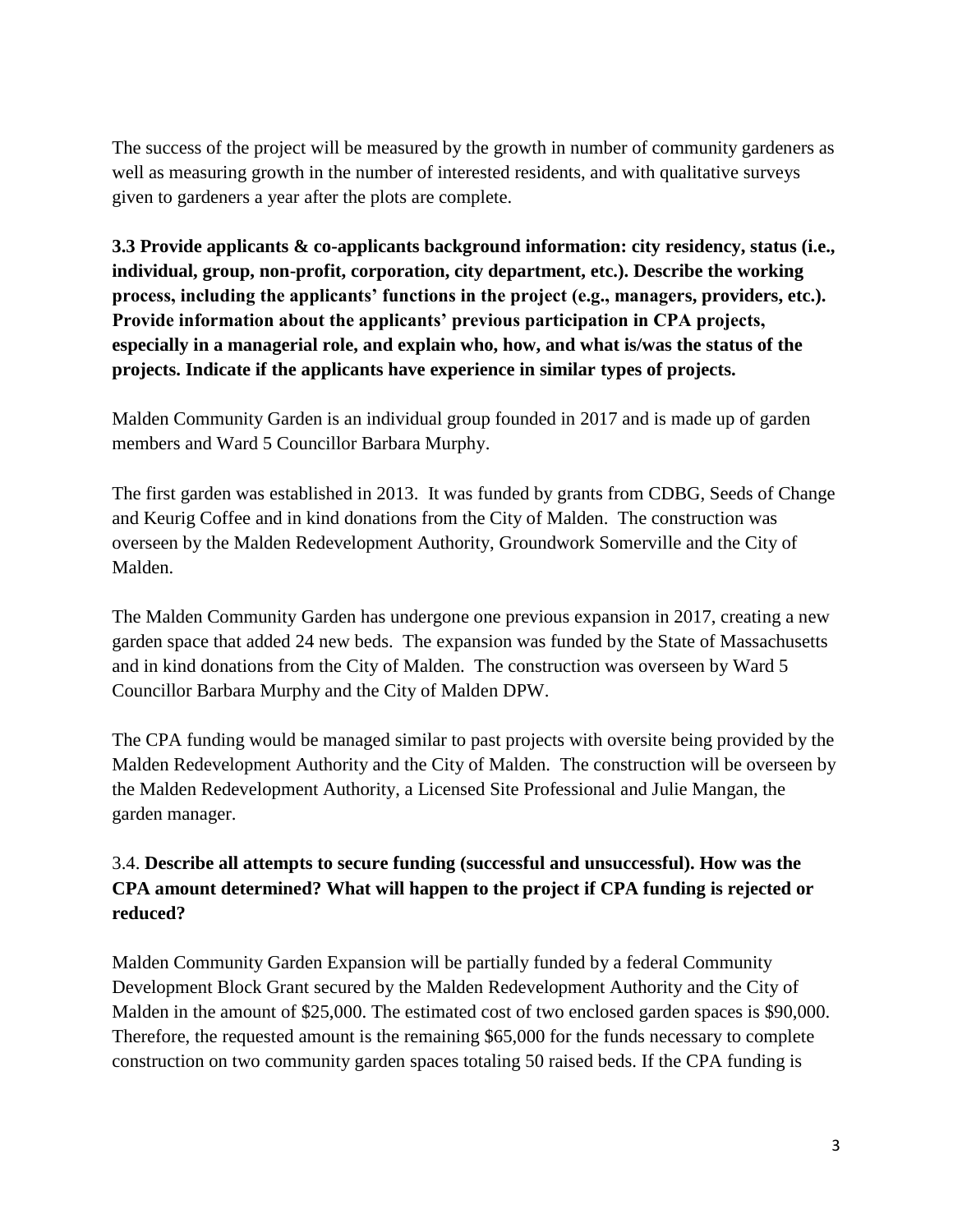rejected or reduced the community garden will have to apply for other outside sources of funding in order to construct both garden spaces.

# **3.5 Provide a detailed project timeline describing the steps or phases for completion, major milestones, as well as the processes needed for approval and oversight for each phase. Include the possible dates of receiving the CPA funds. This may be submitted as an attachment.**

The estimated timeline for construction of the two spaces consisting of 60 plots is between 30 and 60 days, dependent upon contractor's availability and weather conditions. A more detailed timeline will become available after the project is put out for bid.

**3.6 Provide a detailed total budget for the project and how CPA funds will be spent. Include a breakdown of all funding sources (and attach commitment letters). Please include Itemization of all project costs, and proposed source for each line item. Make sure to consider any administrative expenses required (appraisals, environmental assessments, bidding requirements, copying, legal notices, etc.) and how they have been accounted for in this budget. This is particularly necessary for construction and land acquisition projects. Per CPA legislation, city departments cannot be reimbursed for their general overhead expenses such as staff time, copies, shipping, travel costs, etc. This is in addition to the budget summary and may be submitted as an attachment. Please Note: Non-profit organizations should also include a current financial statement.** 

| <b>Expense</b>                       | <b>Cost</b> | <b>Outside</b><br><b>Funding</b>               | <b>Amount</b> | <b>CPA Funds</b><br><b>Requested</b> |
|--------------------------------------|-------------|------------------------------------------------|---------------|--------------------------------------|
| <b>Enclosed Garden</b><br>Space $#1$ | \$45,000    | Community<br>Development<br><b>Block Grant</b> | \$25,000      | \$20,000                             |
| <b>Enclosed Garden</b><br>Space #2   | \$45,000    |                                                |               | \$45,000                             |

The estimated cost of two garden spaces is \$90,000. Therefore, the requested amount is the remaining \$65,000.

## **Requested Funding \$65,000 \$65,000 \$65,000 \$65,000 \$65,000 \$65,000 \$65,000 \$65,000 \$65,000 \$65,000 \$65,000 \$65,000 \$65,000 \$65,000 \$65,000 \$65,000 \$65,000 \$65,000 \$65,000 \$65,000 \$65,000 \$65,000 \$65,000 \$65,000 \$65,000 \$65**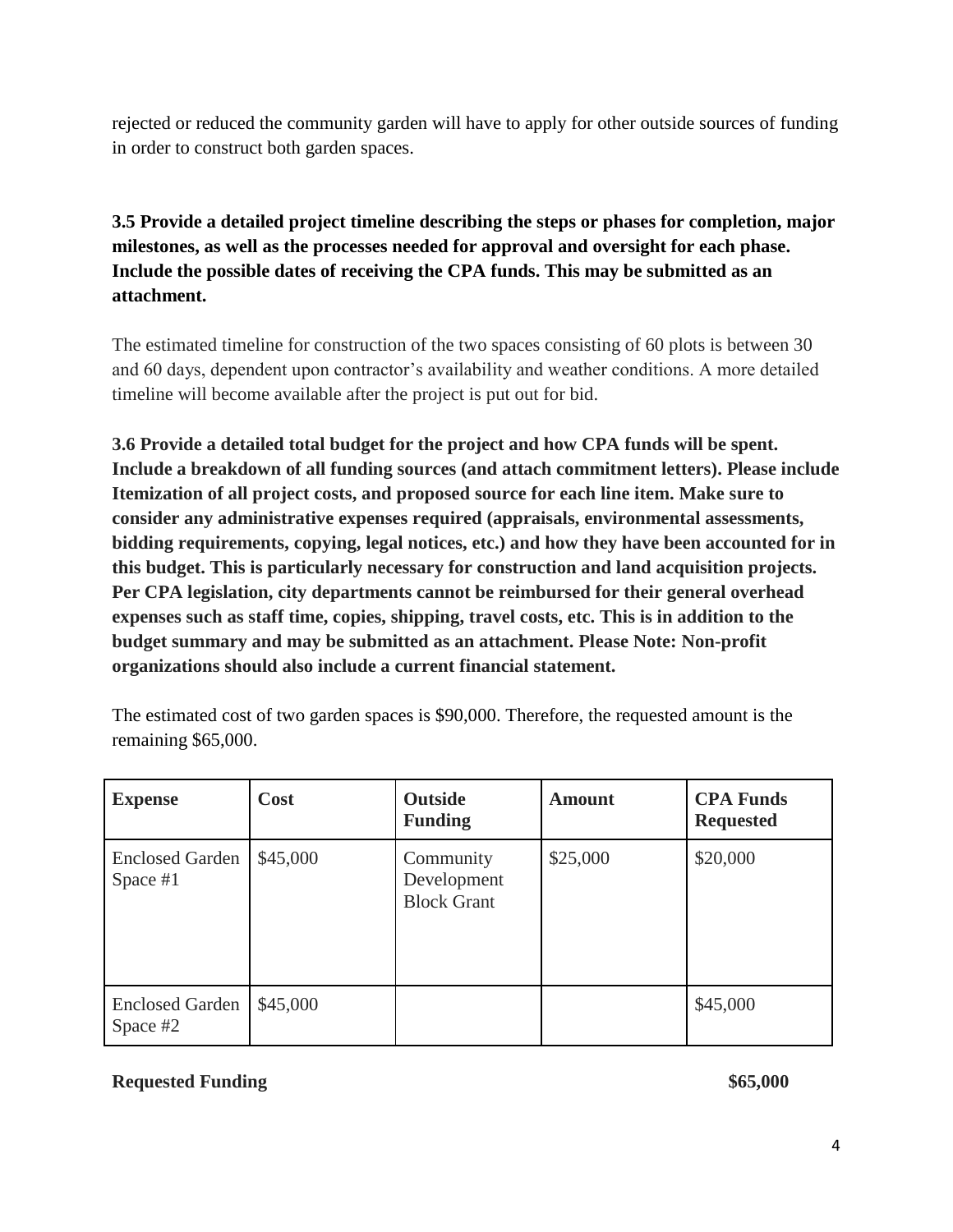**3.7. Summarize (and attach) any feasibility reports that may have been prepared, explaining all further actions that will be required for completion of the project such as zoning, environmental assessment, permits, restrictions, agreements or other potential impediments to implementation. Please include any potential secondary effects your project may have on the city's Operating budget. Are there any capital projects that rely on the successful completion of your project? If ongoing maintenance is required, how will it be funded?** 

A study of recommended protocols and oversight for the Community Garden Expansion has been completed by Nangle Environment Consulting Associates, Inc. for the location of the two new enclosed gardens (see attached A.2). Ongoing maintenance will be funded by annual garden fees charged to the renter of each plot. Each plot fee is \$25; the new 60 plots will generate \$1,500 annually for upkeep.

# **3.8. Explain any benefits this project may have to our city, residents, and/or the environment.**

Malden Community Garden is an inclusive space that embodies environmental justice and whose gardeners reflect the diversity of the community. The community garden is a multi-purpose space whose educational programming fosters a love and respect for the natural world in the next generation of Malden residents. Programs in 2017 made gardening accessible to children and youth spanning all ages. Summer workshops supported cross-generational bonding by having youth pick flowers and assemble bouquets to present to residents of the Malden Senior Community Center. Monthly sweep-and-meets keep gardeners connected and upkeep the garden plots. Gardeners also participated in a clean-up of the Northern Strand Community Trail and the Malden Community Garden, cooking classes uses garden ingredients, and a variety of youth workshops.

The garden also supports programming for the nonprofit organization Cooperative for Human Services (the Cooperative) based in Lexington, MA with a mission "to empower, support, and expand the knowledge, skill, and natural capacities of the people we serve to direct and live full and meaningful lives within their community." Malden Community Garden provides the Cooperative with access to a handicapped-accessible raised bed that is tended to by individuals with mental and/or physical disabilities.

"Free food" plots outside of the fenced garden areas work to reduce food insecurity in the area by providing fresh, free produce to Malden residents experiencing food scarcity. This project encourages community members who may not be actively involved in the community garden to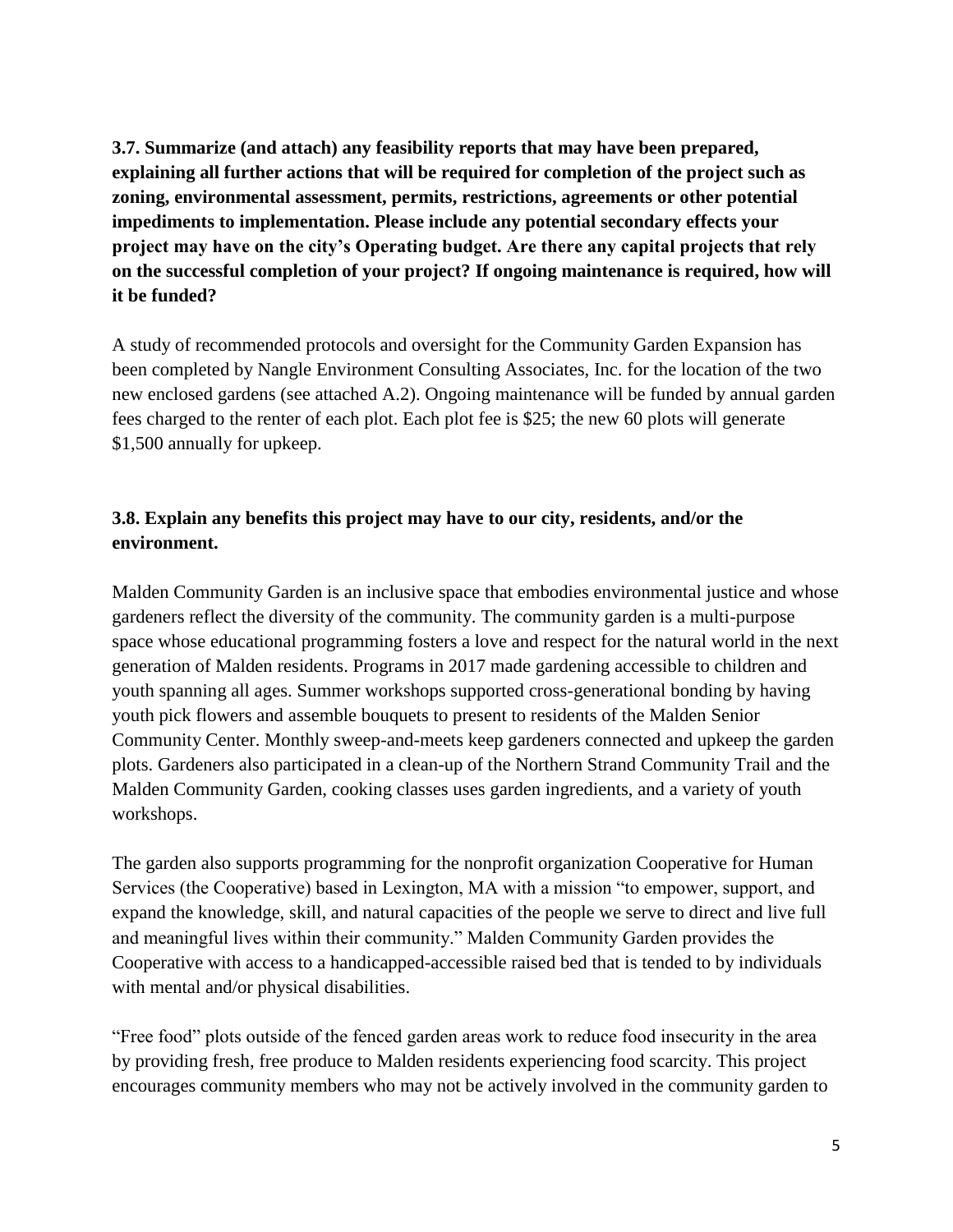connect to their food source and to consume healthy fruits and vegetables that may otherwise be cost-prohibitive.

**3.9. For all projects, describe how the proposed project complies with all Americans with Disabilities Act/Massachusetts Architectural Access Board Regulations (ADA/MAAB). For Historic Resources: describe how the project complies with the U.S. Secretary of the Interior's Standards for Rehabilitation, (as required by the CPA legislation M.G.L. c. 44 under the definition of rehabilitation) and how the applicant will ensure these standards are adhered to as the project progresses, including identification of who will make historic preservation determinations.** 

Each enclosed garden space will contain two handicap-accessible beds built to ADA specifications.

**3.10. In order for funding to be distributed, an appropriate deed restriction, meeting the requirements of The Community Preservation Act, M.G.L. c. 44 pursuant to section 12 of the Community Preservation Act, must be filed with the CPC. Please also provide a copy of the actual or proposed restrictions that will apply to this project along with evidence that the proposed site is free of hazardous materials or that there is a plan for assessment and/or remediation in place. Attach any documentation that proves control over the site, such as a Purchase and Sales Agreement, option, or deed. If the applicant does not have site control, explain how public benefits will be protected in perpetuity.** 

The Malden Redevelopment Authority and the City of Malden are currently working with the MBTA to secure a lease of the land used in the expansion. See attached documentation (A.4.) to verify the ongoing negotiation. Malden Community Garden Expansion will also follow the "Best Management Practices for Controlling Exposure to Soil During the Development of Rail Trails," as outlined in attachment A.5. and the Department of Environmental Protection's "Best Management Practices ("BMPS") for Non-Commercial Gardening at Disposal Sites," as outlined in attachment A.6.

# **ADDITIONAL ATTACHMENTS TO THIS APPLICATION:**

Map of Project Location (A.1.) Architectural Plan (A.3.) Letters of Support (A.7.)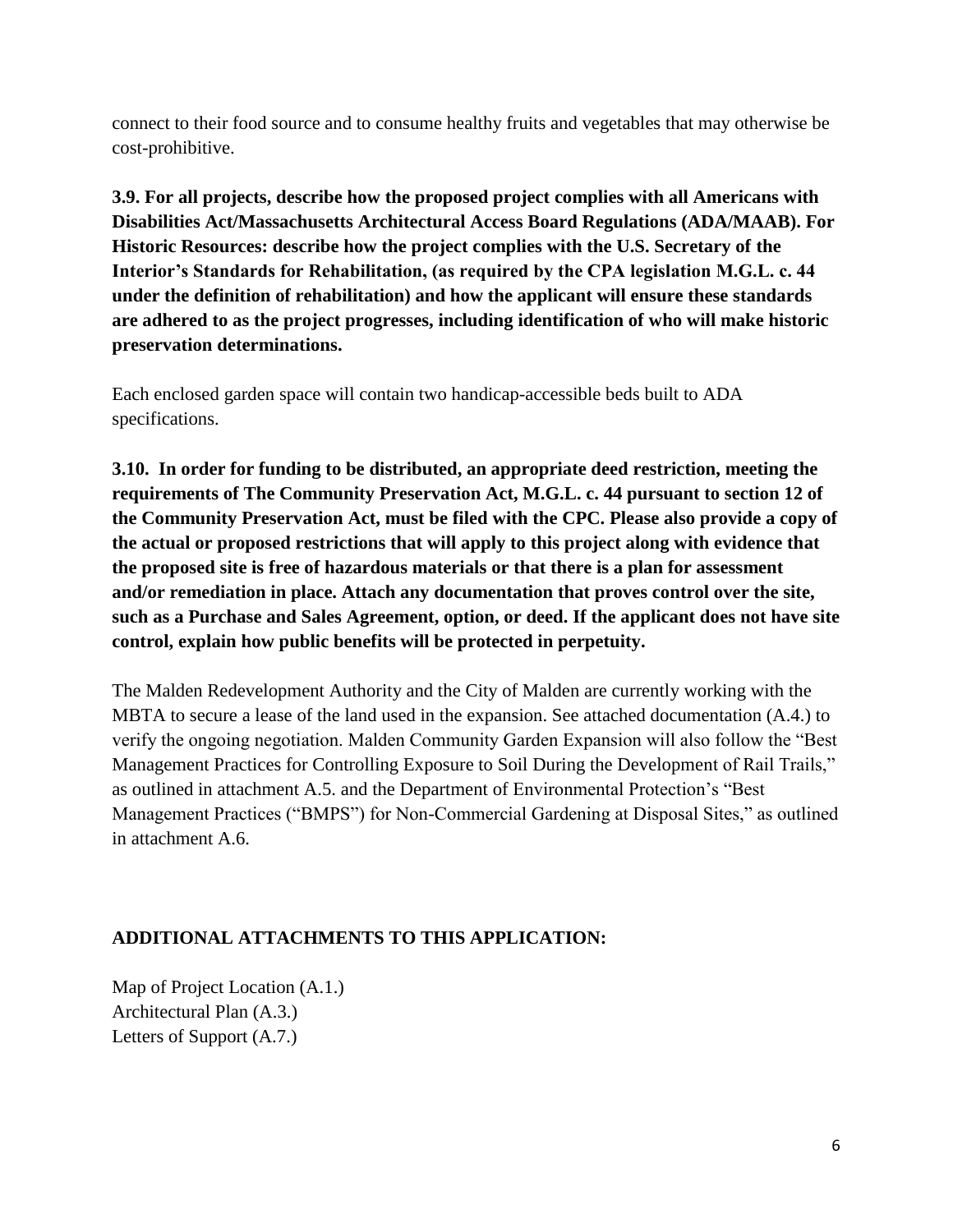



# **FY19 CPA FUNDING APPLICATION DUE: NO LATER THAN 6:00 PM, FIRST TUESDAY OF SEPTEMBER**

#### **SECTION 1: APPLICANT INFORMATION**

| <b>APPLICANT NAME/ORGANIZATION</b>  | <b>Malden Community Garden</b>            |
|-------------------------------------|-------------------------------------------|
| <b>CO-APPLICANT</b> (if applicable) |                                           |
| <b>CONTACT PERSON</b>               | <b>Kaitlyn Murphy</b>                     |
| <b>MAILING ADDRESS</b>              | 153 Salem Street, 2RF<br>Malden, MA 02148 |
| <b>PHONE</b>                        | 413-262-7082                              |
| <b>EMAIL</b>                        | Kate@dsaboston.com                        |

#### **SECTION 2: PROJECT INFORMATION**

| <b>PROJECT NAME</b>         | Malden Community Garden Expansion               |  |
|-----------------------------|-------------------------------------------------|--|
| <b>PROJECT ADDRESS</b>      | 22 Franklin Street, Malden, MA on the Bike Path |  |
| <b>ASSESSOR'S PARCEL ID</b> |                                                 |  |

Interested Municipal Party or Community Organizations (if any):

Will this project be independent or is it part of another existing project? Please explain: This project will be part of the existing Malden Community Garden and its 52 current plots.

#### Brief Project Description:

Malden's Community Garden is an ongoing initiative created in partnership with the City of Malden to foster a sense of community through urban agriculture. The garden provides an accessible outdoor space for Malden residents to connect to and experience the natural beauty of their community. It is an inclusive space that embodies environmental justice and whose gardeners reflect the diversity of the community. Conveniently and accessibly located off the Bike to the Sea Bike Path, the garden's scenic greenery benefits bikers, walkers and runners alike.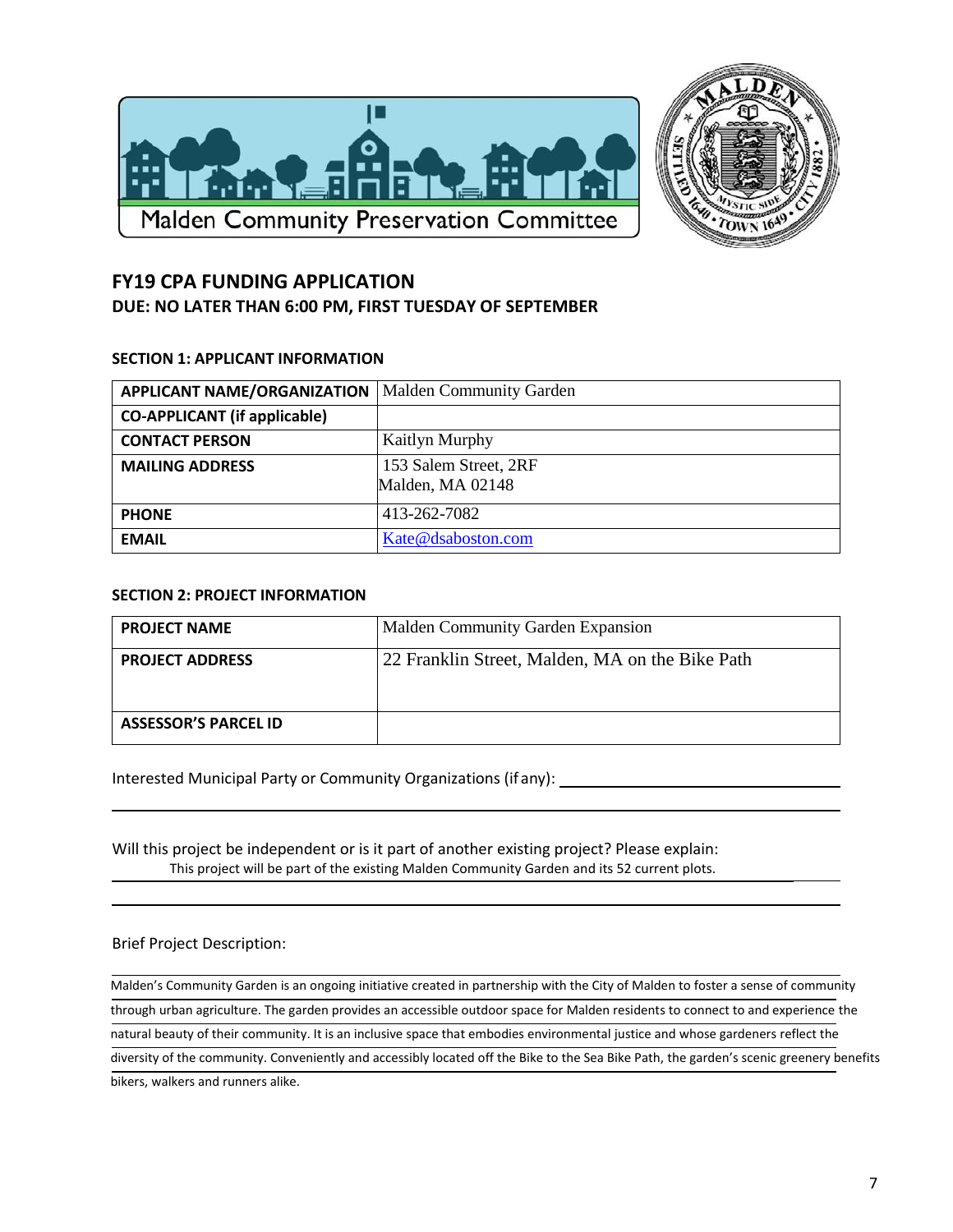#### **SECTION 3: SITE INFORMATION**

| Lot Size (Sq Ft):   |  |  |
|---------------------|--|--|
| Zoning District(s): |  |  |
| Ward: Five          |  |  |

Do you have site control (e.g. Purchase and Sales Agreement, option to purchase, deed)?  $\Box$  Yes  $\times$  No *Note: Community Preservation Fund applicants are required to submit evidence of site control with the application. City of Malden must be co-applicant on all projects on City property.*

*\**The MBTA approved the first two community gardens in a similar process. We are currently working with Greystone Management Co., Real Estate manager for the MBTA, on the license agreement for this project. All documentation has been submitted to the MBTA and we are in the midst of the approval process. Please see attached documentation A.4.

Does the applicant have written consent of the property owner to submit an application?  $X$  Yes  $\Box$  No *If yes, please include letter of consent with application.*

If applicable, explain what zoning relief is required (e.g. a zoning variance, special permit) and why:

If applicable, describe any anticipated environmental issues/concerns with the site. If the site contains known environmental hazards, please attach a remediation plan:

Environmental engineering and land use planning consultants, Nangle Consulting Associates, Inc.,

have assessed the proposed locations for the new beds and have recommended use of the direct push method in installing the fencing. We will comply with their recommended protocols in the gardens' constructions. Please see attachment A.1 for more information. We will also be abiding by the Department of Environmental Protection's "Best Management Practices for Non-commercial Gardening at Disposal Sites," which can be found in attachment A.3.

| Is the property listed in the National Register of Historic Places, located in a historic district, National      |  |  |  |  |
|-------------------------------------------------------------------------------------------------------------------|--|--|--|--|
| Register Historic District, or otherwise eligible for listing in the National Register? $\square$ Yes $\times$ No |  |  |  |  |
| If yes, please identify:                                                                                          |  |  |  |  |
| If applicable, how old is the existing building (or buildings)? Not Applicable                                    |  |  |  |  |

Are there (or will there be) children under the age of seven living on the premises?  $\Box$  Yes  $X$  No

Will the project temporarily or permanently displace or require the relocation of existing tenants?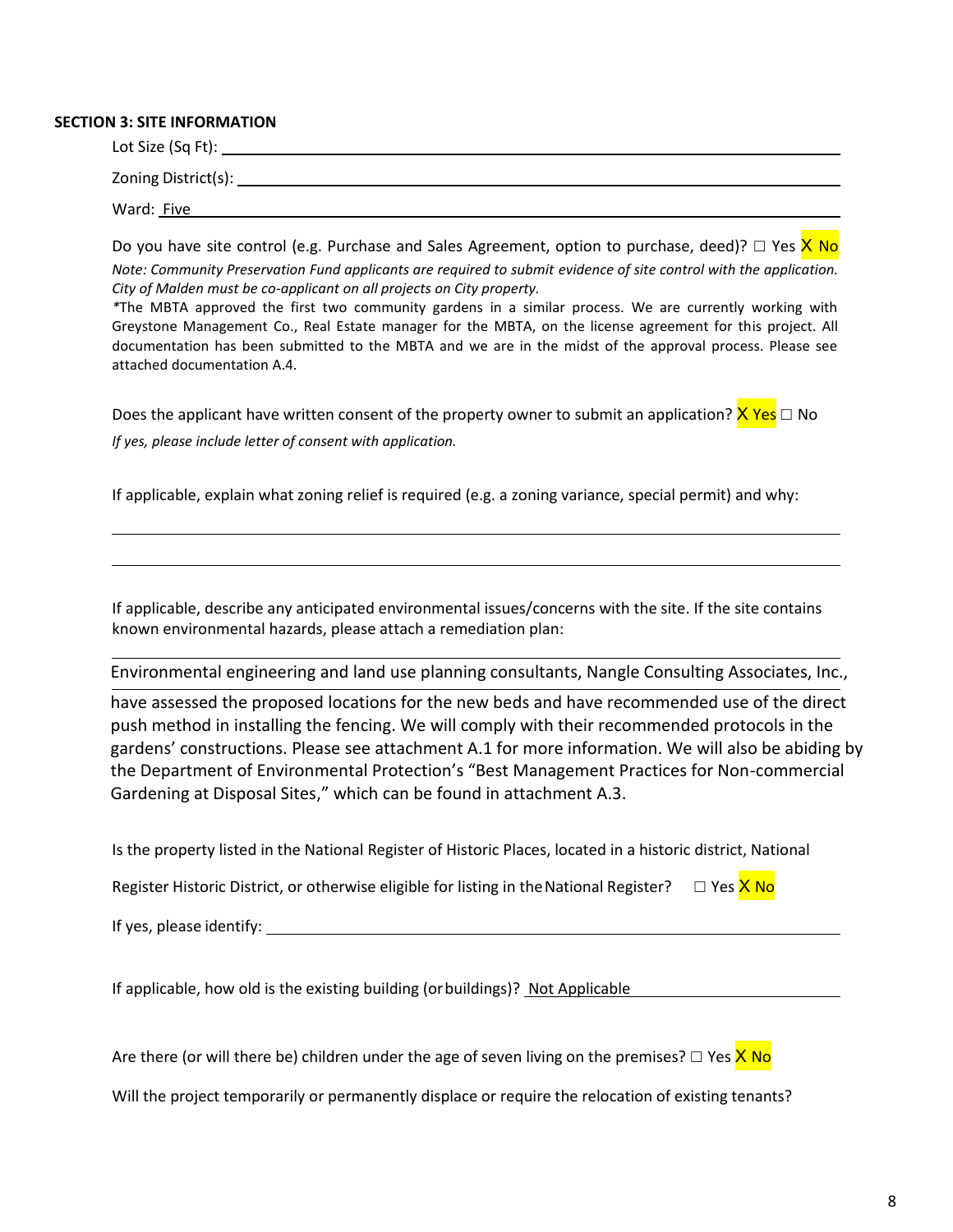☐ Yes X No

If yes, please describe any outreach efforts and/or notifications to residents todate:

<u> 1989 - Johann Stoff, deutscher Stoffen und der Stoffen und der Stoffen und der Stoffen und der Stoffen und der</u>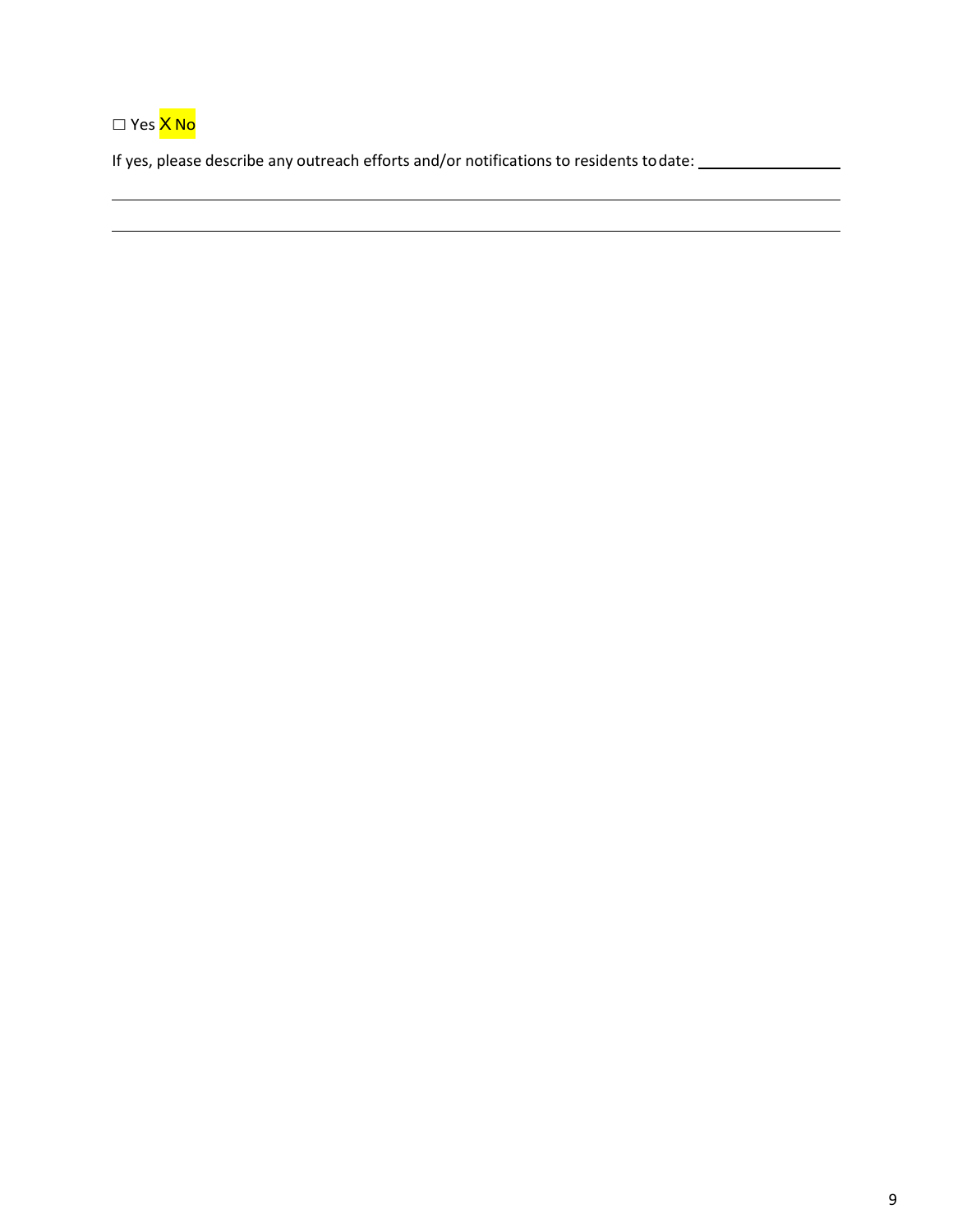### **SECTION 4: FOR HOUSING APPLICANTS ONLY** *(All other applicants proceed to Section 5.)*

| <b>DEVELOPER</b>                 |  |
|----------------------------------|--|
| <b>DEVELOPER CONTACT</b>         |  |
| <b>DEVELOPER MAILING ADDRESS</b> |  |
|                                  |  |
| <b>DEVELOPER PHONE</b>           |  |
| <b>DEVELOPER EMAIL</b>           |  |

### **TYPE OF HOUSING (CHECK ALL THAT APPLY AND PROVIDE # OF UNITS)**

| <b>HOUSING TARGET CLASS</b> | <b>HOUSING TARGET</b>               | # OF UNITS |
|-----------------------------|-------------------------------------|------------|
| Homeownership               | $\Box$ Single Family                |            |
|                             | Condominium                         |            |
|                             | Cooperative<br>$\Box$               |            |
|                             | $\Box$ Other (Please Explain)       |            |
|                             |                                     |            |
| Rental                      | Individual/Family<br>$\Box$         |            |
|                             | □ Group Home/Congregate             |            |
|                             | $\Box$ Other (Please Explain)       |            |
|                             |                                     |            |
| <b>Targeted Population</b>  | Individual/Family<br>$\Box$         |            |
|                             | $\Box$ Special Needs/Identify Needs |            |
|                             | Elderly<br>□                        |            |
|                             | Homeless<br>П.                      |            |
|                             | $\Box$ At Risk of Homelessness      |            |
|                             | Other (Please Explain)<br>$\Box$    |            |
|                             |                                     |            |

#### **SECTION 5: PROJECT MILESTONE TIMELINE**

*Provide a schedule for project implementation, including a timeline for major milestones. Examples are included below.*

| <b>DATE</b> | <b>MILESTONE</b>                                                |
|-------------|-----------------------------------------------------------------|
|             | Inform Ward Councilors and immediate abutters of proposed plans |
|             | Acquisition                                                     |
|             | Pre-development (design, zoning, permitting)                    |
|             | Marketing/Outreach                                              |
|             | Rehabilitation/Construction                                     |
|             | <b>Expected Date of Project Completion</b>                      |
|             | Full Occupancy/Public Use                                       |
|             | [Other Significant Milestones to Implementation]                |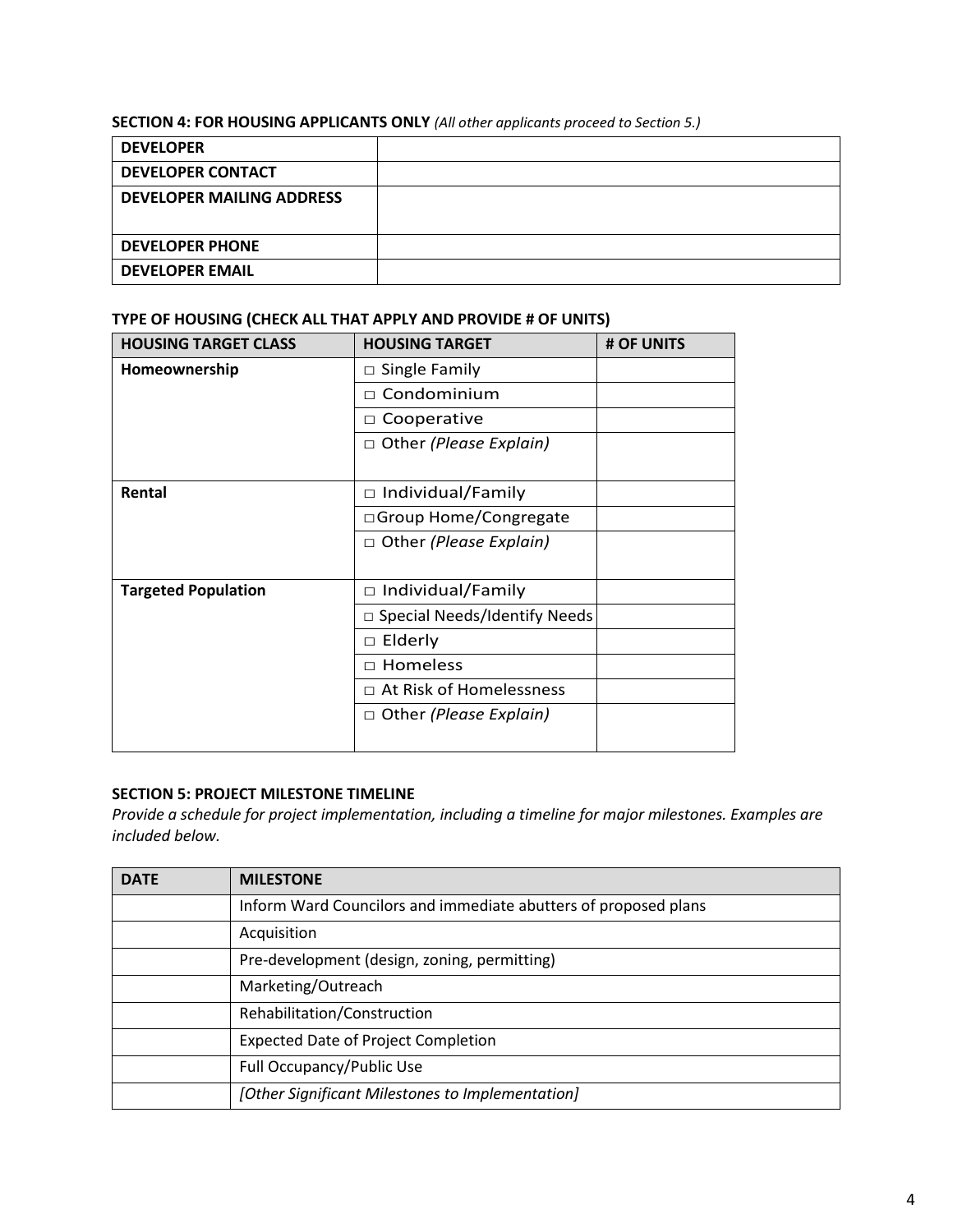### **SECTION 6: BUDGET SUMMARY**

*Please include a complete, itemized budget of all project expenses with this application.*

| <b>Total Project Cost</b> | <b>CPA Funds Requested</b> | <b>Cost Share Amount</b> | <b>Cost Share Percent</b> |
|---------------------------|----------------------------|--------------------------|---------------------------|
| \$90,000                  | \$65,000                   | \$25,000                 | %72.2                     |

| <b>Budget Categories</b><br>Leave any category blank<br>if not applicable to your<br>project                                                                                                                                                                                                                                                                                                                                                                                                                                            | <b>CPA FUNDS</b> | <b>OTHER FUNDS</b><br>(Cost Share) | <b>TOTAL</b> |  |
|-----------------------------------------------------------------------------------------------------------------------------------------------------------------------------------------------------------------------------------------------------------------------------------------------------------------------------------------------------------------------------------------------------------------------------------------------------------------------------------------------------------------------------------------|------------------|------------------------------------|--------------|--|
| Personnel                                                                                                                                                                                                                                                                                                                                                                                                                                                                                                                               |                  |                                    |              |  |
| Equipment                                                                                                                                                                                                                                                                                                                                                                                                                                                                                                                               |                  |                                    |              |  |
| Supplies                                                                                                                                                                                                                                                                                                                                                                                                                                                                                                                                |                  |                                    |              |  |
| Soft Costs                                                                                                                                                                                                                                                                                                                                                                                                                                                                                                                              |                  |                                    |              |  |
| Acquisition                                                                                                                                                                                                                                                                                                                                                                                                                                                                                                                             |                  |                                    |              |  |
| Construction                                                                                                                                                                                                                                                                                                                                                                                                                                                                                                                            |                  |                                    |              |  |
| <b>New Construction</b>                                                                                                                                                                                                                                                                                                                                                                                                                                                                                                                 |                  |                                    |              |  |
| Alteration/Addition                                                                                                                                                                                                                                                                                                                                                                                                                                                                                                                     |                  |                                    |              |  |
| Restoration/Remodel                                                                                                                                                                                                                                                                                                                                                                                                                                                                                                                     |                  |                                    |              |  |
| Other                                                                                                                                                                                                                                                                                                                                                                                                                                                                                                                                   |                  |                                    |              |  |
| <b>Total</b>                                                                                                                                                                                                                                                                                                                                                                                                                                                                                                                            |                  |                                    |              |  |
| "Soft Costs" include design, professional services, permitting fees, closing costs, legal, etc.<br>"Equipment" is generally defined as an item with a useful life expectancy of more than one year.<br>$\theta$ and $\theta$ and $\theta$ and $\theta$ and $\theta$ and $\theta$ and $\theta$ and $\theta$ and $\theta$ and $\theta$ and $\theta$ and $\theta$ and $\theta$ and $\theta$ and $\theta$ and $\theta$ and $\theta$ and $\theta$ and $\theta$ and $\theta$ and $\theta$ and $\theta$ and $\theta$ and $\theta$ and $\theta$ |                  |                                    |              |  |

"Supplies" are defined as an item with a useful life of less than one year.

**NOTE: CPA FUNDING FOR ANY CATEGORY REQUIRES COMPETITIVE BIDDING** unless applicant can provide a sole source justification for any category not competitively bid. \*\*Attach 3 bids (preferable) and a minimum of one recent bid\*\*

| Maintenance Budget (if necessary) -Reminder: CPC cannot fund the maintenance costs for any CPC             |  |  |  |  |  |  |
|------------------------------------------------------------------------------------------------------------|--|--|--|--|--|--|
| projects. CPC prioritizes projects with no maintenance required. Please identify the source of maintenance |  |  |  |  |  |  |
| funding, if required.                                                                                      |  |  |  |  |  |  |
| Year 1<br>Year 4<br>Year 2<br>Year <sub>3</sub><br>Year 5                                                  |  |  |  |  |  |  |
|                                                                                                            |  |  |  |  |  |  |
|                                                                                                            |  |  |  |  |  |  |

*Budget Summary Continues on Next Page*